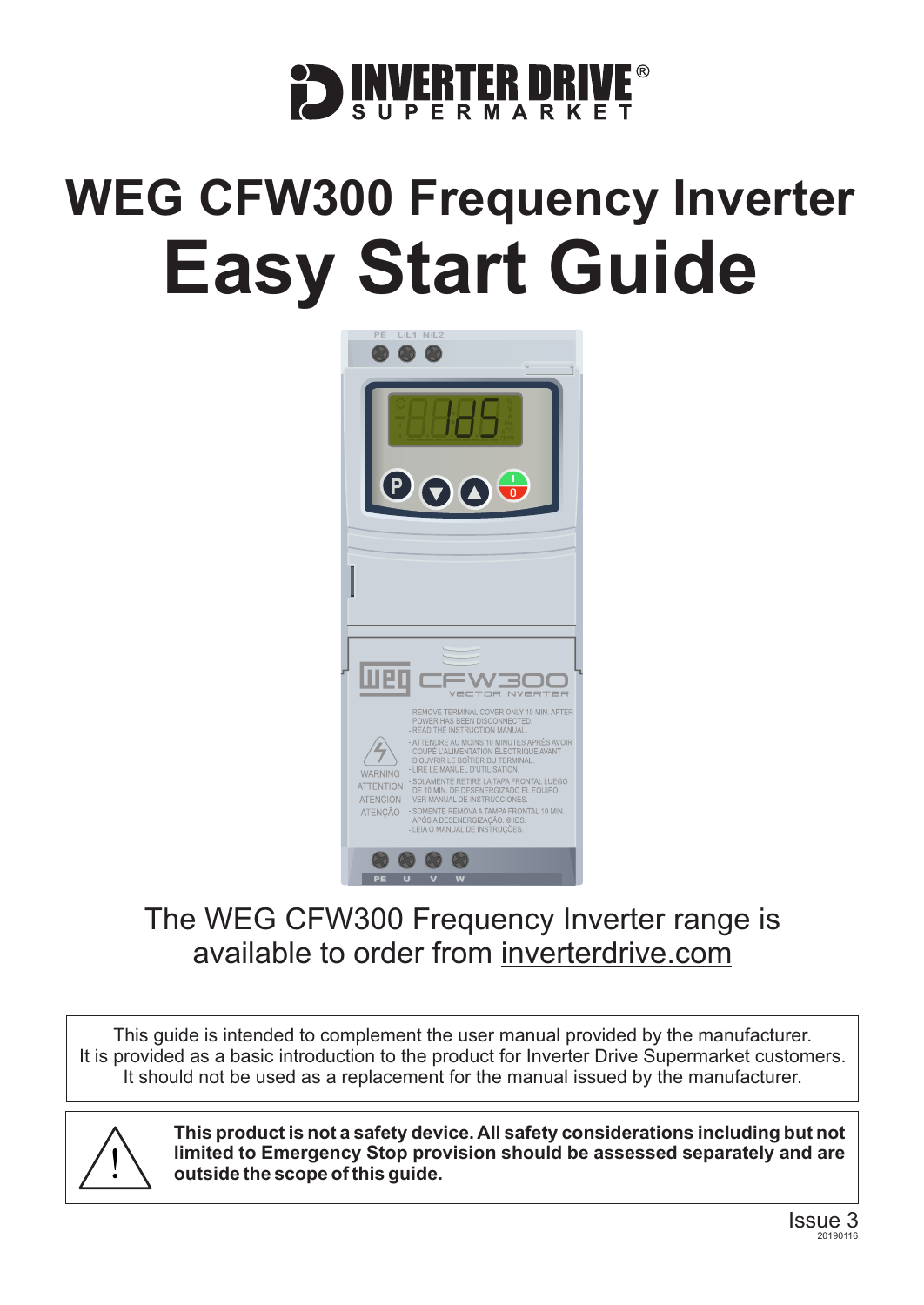

## **Contents**

| Page 1  | Contents                                                                                     |
|---------|----------------------------------------------------------------------------------------------|
| Page 2  | Power and Motor Connections (size A)                                                         |
| Page 3  | Power and Motor Connections (size B)                                                         |
| Page 4  | <b>Motor Connections - Star and Delta</b>                                                    |
| Page 5  | <b>Parameters - Overview</b>                                                                 |
|         | Parameters to set before use                                                                 |
| Page 6  | How to set a Parameter value                                                                 |
| Page 7  | How to Operate the Inverter from the keypad                                                  |
| Page 8  | How to enable Sensorless Vector Mode (VVW)                                                   |
| Page 9  | How to connect and configure a Potentiometer<br>for remote speed control                     |
| Page 10 | How to connect and configure a Run Forward or<br><b>Run Reverse switch</b>                   |
| Page 11 | How to connect and configure a Run/Stop switch<br>with Forward/Reverse selection             |
| Page 12 | How to configure "3-Wire" control with Run/Stop<br>pushbuttons and Forward/Reverse selection |
| Page 13 | Brake Resistor Connection (size B only)                                                      |
| Page 14 | How to Reset the Inverter to Factory Defaults                                                |
|         |                                                                                              |

**©**

This guide has been produced by The Inverter Drive Supermarket Ltd.<br>All content, including but not limited to graphics, text and procedures copyright © The Inverter<br>Drive Supermarket and must not be reproduced or altered w All content, including but not limited to graphics, text and procedures copyright © The Inverter Drive Supermarket and must not be reproduced or altered without prior written permission.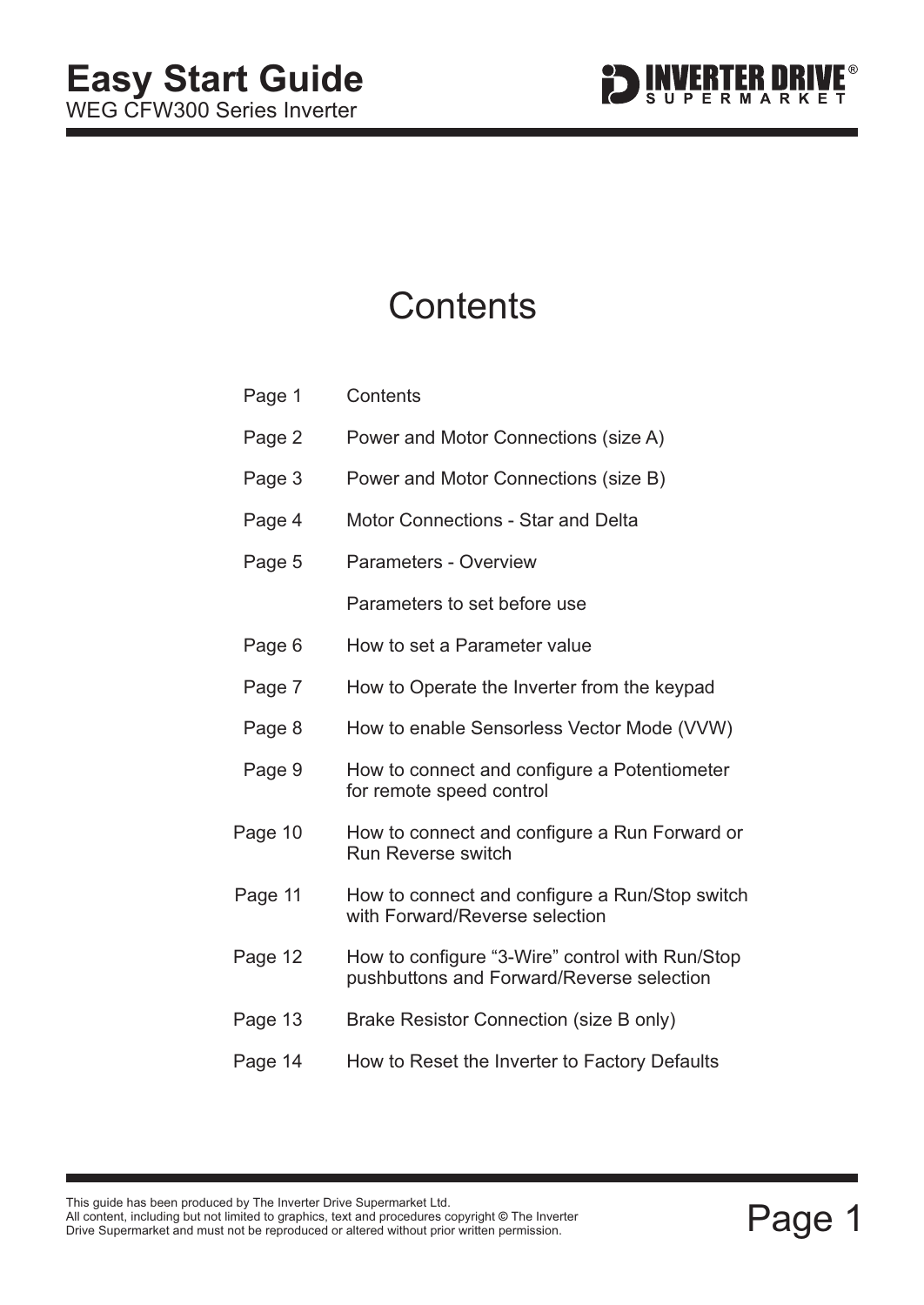## <span id="page-2-0"></span>1. Power and Motor Connections (size A)





**Before commencing, confirm that the Inverter and all cables are completely isolated from the power supply, have been isolated for at least 5 minutes and that the motor is not turning.**

#### **Notes:**

The illustration on the left is based on frame size A (ratings less than 2.2kW). The terminal layout for frame B is different and is shown on the next page.

When the optional EMC filter kit is fitted, the position of the supply connection changes. The position of the motor connection remains the same.

The order of the three motor phases determines the initial direction the motor turns. This can be reversed by physically swapping any two phases. Or, by changing the Inverter parameters.

Use screened cable between the Inverter and Motor. To minimise electromagnetic interference, ensure the cable screen is grounded.

The supply must match the Inverter specification.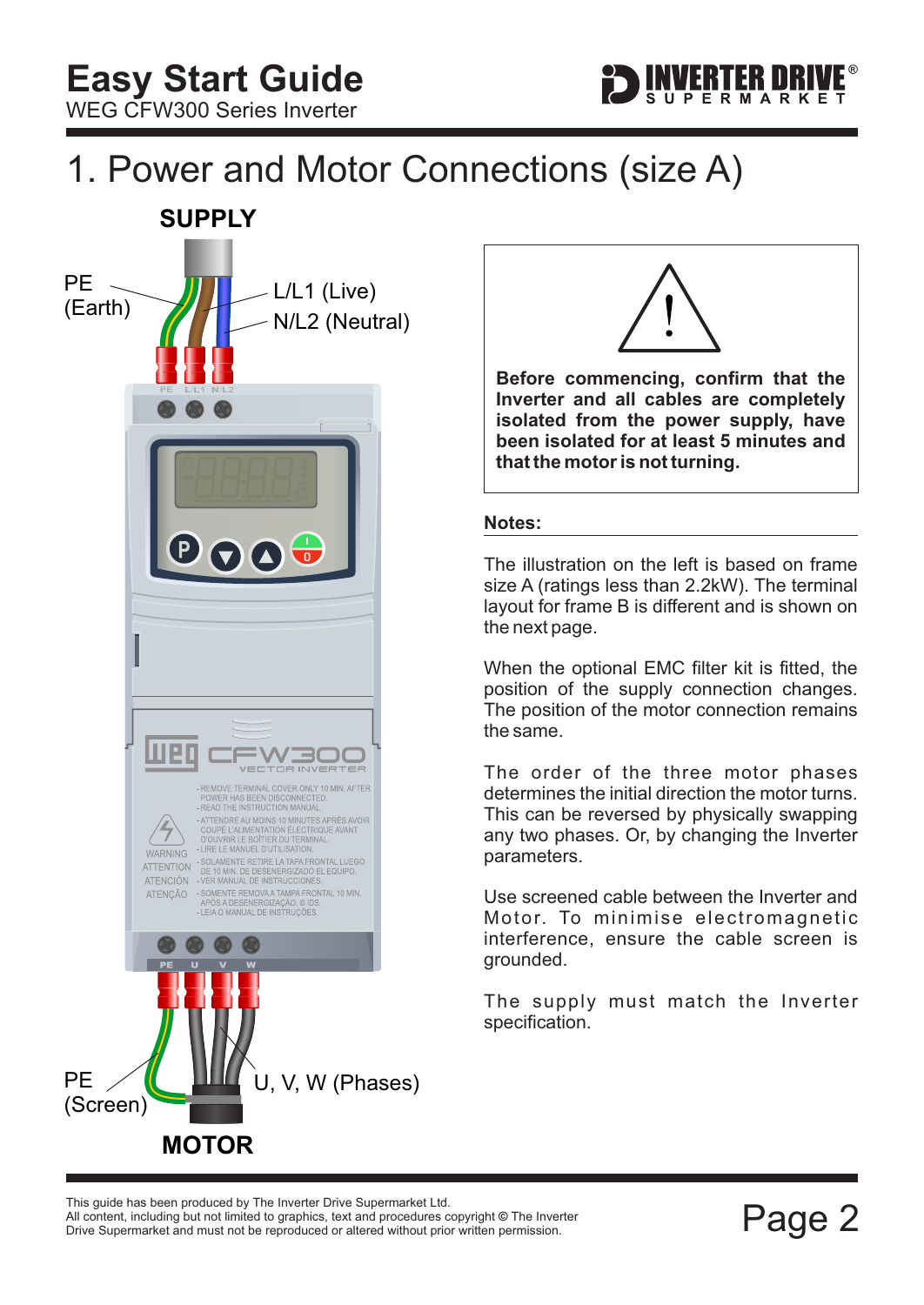

## <span id="page-3-0"></span>2. Power and Motor Connections (size B)





**Before commencing, confirm that the Inverter and all cables are completely isolated from the power supply, have been isolated for at least 5 minutes and that the motor is not turning.**

#### **Notes:**

The illustration on the left is based on frame size B (2.2kW ratings). The drive cover has been removed for clarity. The terminal layout for frame size A is different (see previous page).

Frame size B can be used with either a single phase or three phase 230V supply. For single phase connect Live and Neutral as illustrated. For three phase connect the phases to L1, L2 and L3.

When the optional EMC filter kit is fitted, the position of the supply connection changes. The position of the motor connection remains the same.

The order of the three motor phases determines the initial direction the motor turns. This can be reversed by physically swapping any two phases. Or, by changing the Inverter parameters.

Use screened cable between the Inverter and Motor. To minimise electromagnetic interference, ensure the cable screen is grounded.

The supply must match the Inverter specification.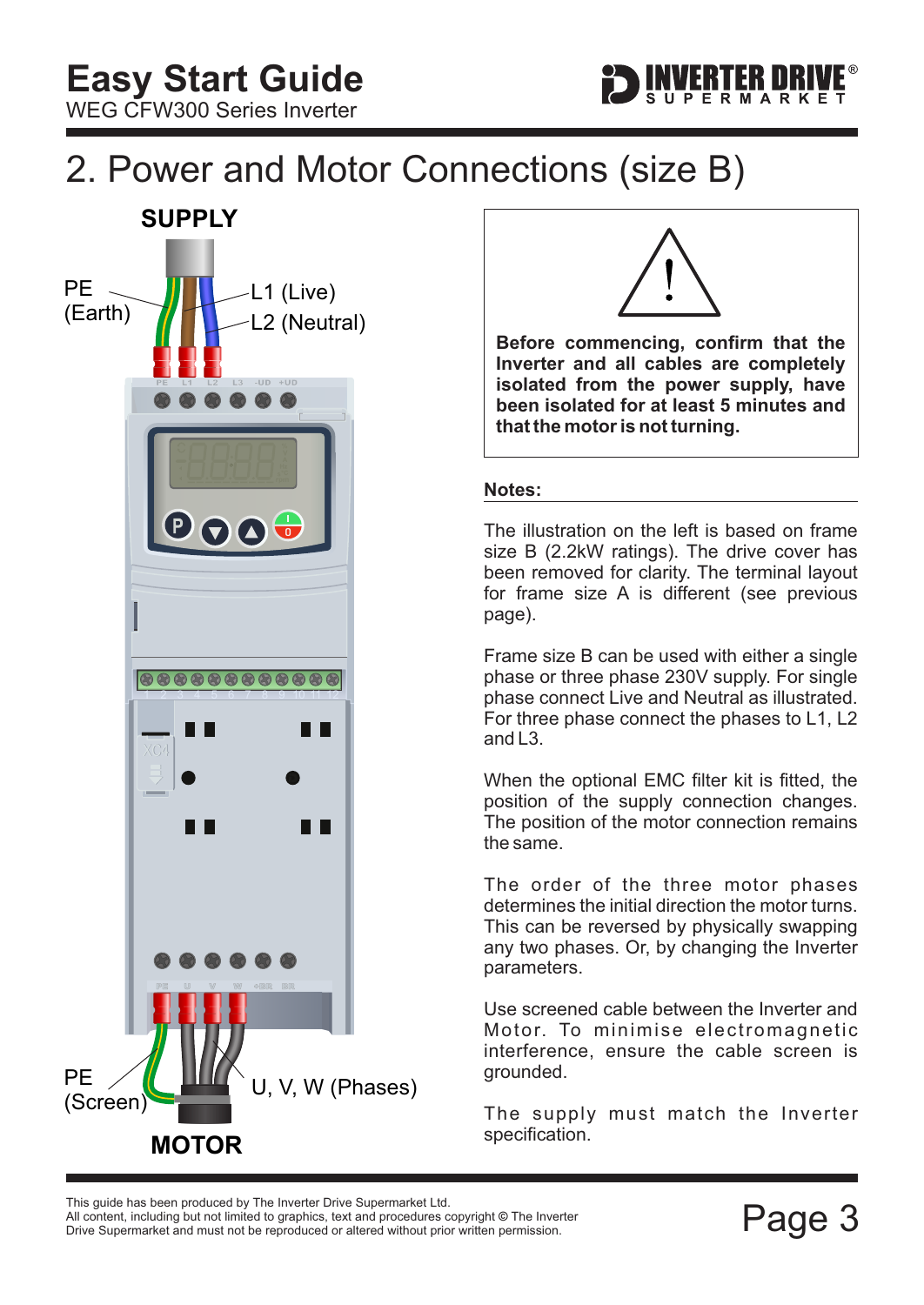

## <span id="page-4-0"></span>3. Motor Connections - Star and Delta

Dual voltage induction motors typically include terminal boxes with six points. The points can be connected together with links in one of two ways to suit one of the two rated voltages.

The two ways of connecting the links are shown below. These are known as "Star" (the higher voltage) or "Delta" (the lower voltage).



#### **The selection of Star or Delta is not optional and must match the supply voltage.**

Dual voltage motor nameplates include symbols to represent voltage and full load current in each configuration.

Delta is represented by a triangle and star by a Y (Wye).

#### **3.1 Motor connected in STAR (or Wye):**

For safety purposes, Star (shown opposite) is the default configuration for small motors (usually to 3kW) and is sometimes known as "two at one side".

Only two links are required for Star. Double-up the links if changing from Delta to allow the motor to be changed back in future.

The order of the three phases determines the direction the motor turns.

*Note that the manufacturer recommends that the cable screen is earthed at both ends and the motor and Inverter are earthed separately.*

#### **3.2 Motor connected in DELTA:**

The link configuration is shown in the illustration opposite and is sometimes referred to as "three-a-breast".

The order of the three phases determines the direction the motor turns.

*Note that the manufacturer recommends that the cable screen is earthed at both ends and the motor and Inverter are earthed separately.*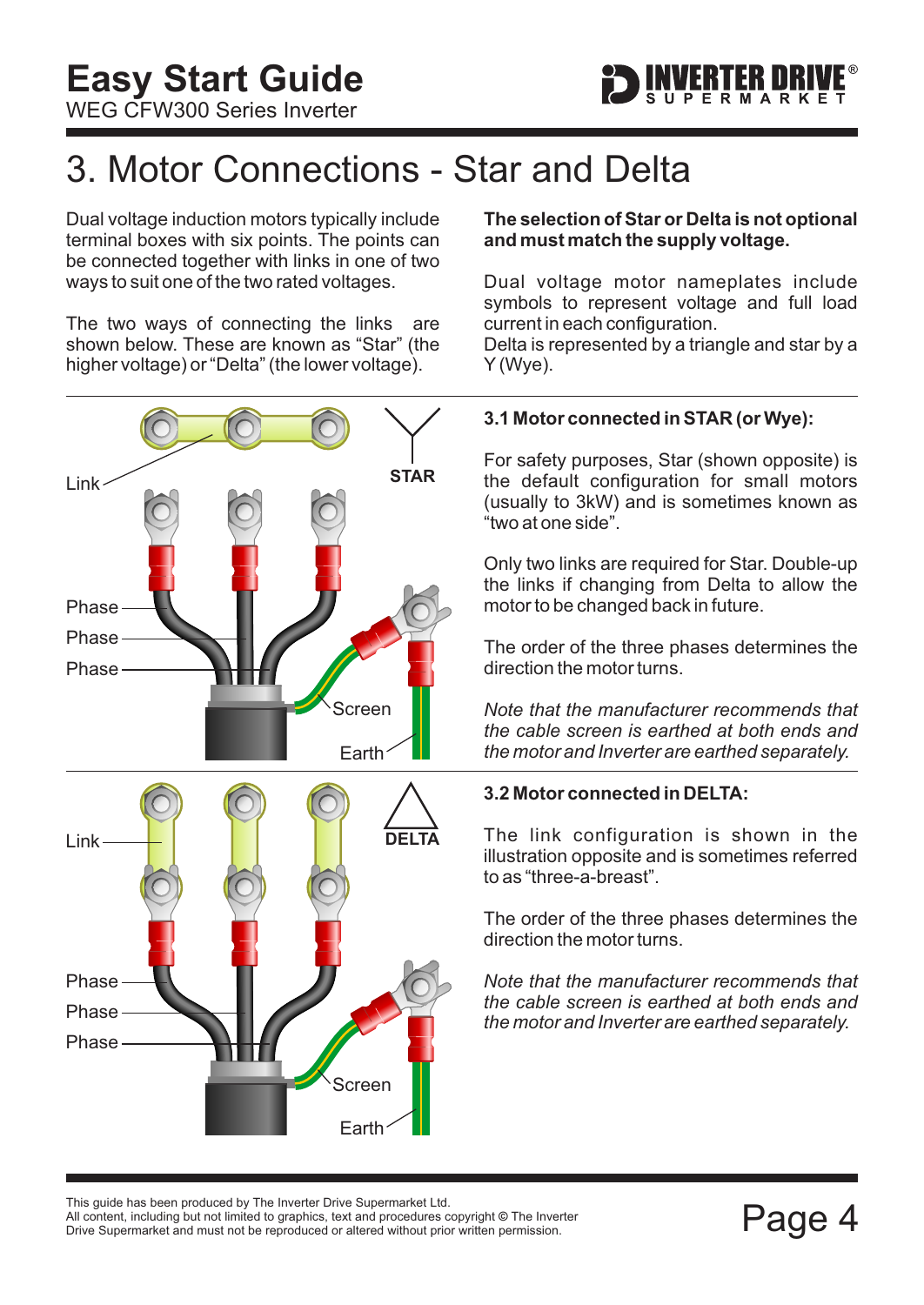## <span id="page-5-0"></span>4. Parameters - overview

The Inverter contains a number of settings which can be changed to tailor it for use in a wide range of applications. These settings are known as parameters.

Parameters are typically referred by code or number (eg. P401 = Motor Rated Current) with a description available in the manual.

The parameters contain critical information essential to the correct operation of the Inverter. Therefore, they should at least be checked by the user before the Inverter is operated for the first time.

The parameters listed in section 5 are intended to provide a starting point to allow for basic operation of the CFW300 Inverter.

### 5. Parameters to set before use

Set the following parameters to allow the CFW300 to control a motor with Run, Stop and Speed Control from the integrated keypad.

If any of the parameters have been changed previously, follow the procedure in [section 14](#page-14-0) to reset the Inverter to Factory Defaults.

#### **See [section 6](#page-6-0) to learn how to set a parameter value.**

#### **5.1 Parameters to check and values to set**

| <b>Parameter</b> | <b>Description</b>          | How to set                                                                                    |
|------------------|-----------------------------|-----------------------------------------------------------------------------------------------|
| P <sub>100</sub> | <b>Acceleration Time</b>    | Default is 5 seconds. Change as required.                                                     |
| P <sub>101</sub> | Deceleration Time           | Default is 10 seconds. Change as required.                                                    |
| P <sub>133</sub> | Minimum Frequency Reference | Set to 5 Hz for most applications. Can be set to the desired Hz for fixed speed applications. |
| P <sub>134</sub> | Maximum Frequency Reference | Set to 50 Hz for most applications.                                                           |
| P <sub>135</sub> | Output Maximum Current      | Set to 1.5 x rated current of the <i>Motor</i> . See motor nameplate for rated current.       |
| P <sub>202</sub> | V/f Type of Control         | Set to 0 for most applications or 1 for Fan or centrifugal pump.                              |
| P <sub>220</sub> | LOC/REM Selection Source    | Set to 0 for always local (control via integrated keypad with default settings).              |
| P224             | LOC Run/Stop Sel.           | Set to 0 for HMI (keypad) keys (Run/Stop via integrated keypad).                              |
| P229             | Stop Mode                   | Set to 0 for ramp to stop (most applications). Set to 1 to coast to stop.                     |
| P401             | Motor Rated Current (Amps)  | Rated current of the motor. Set to match motor nameplate and wiring - eg. Motor 1.4 Amps.     |
| P402             | Motor Rated Speed (rpm)     | Set to match motor nameplate approx. <b>1400 for 4 pole</b> , 2800 for 2 pole etc.            |
| P403             | Motor Rated Frequency (Hz)  | Set to match motor nameplate - normally 50Hz for Europe.                                      |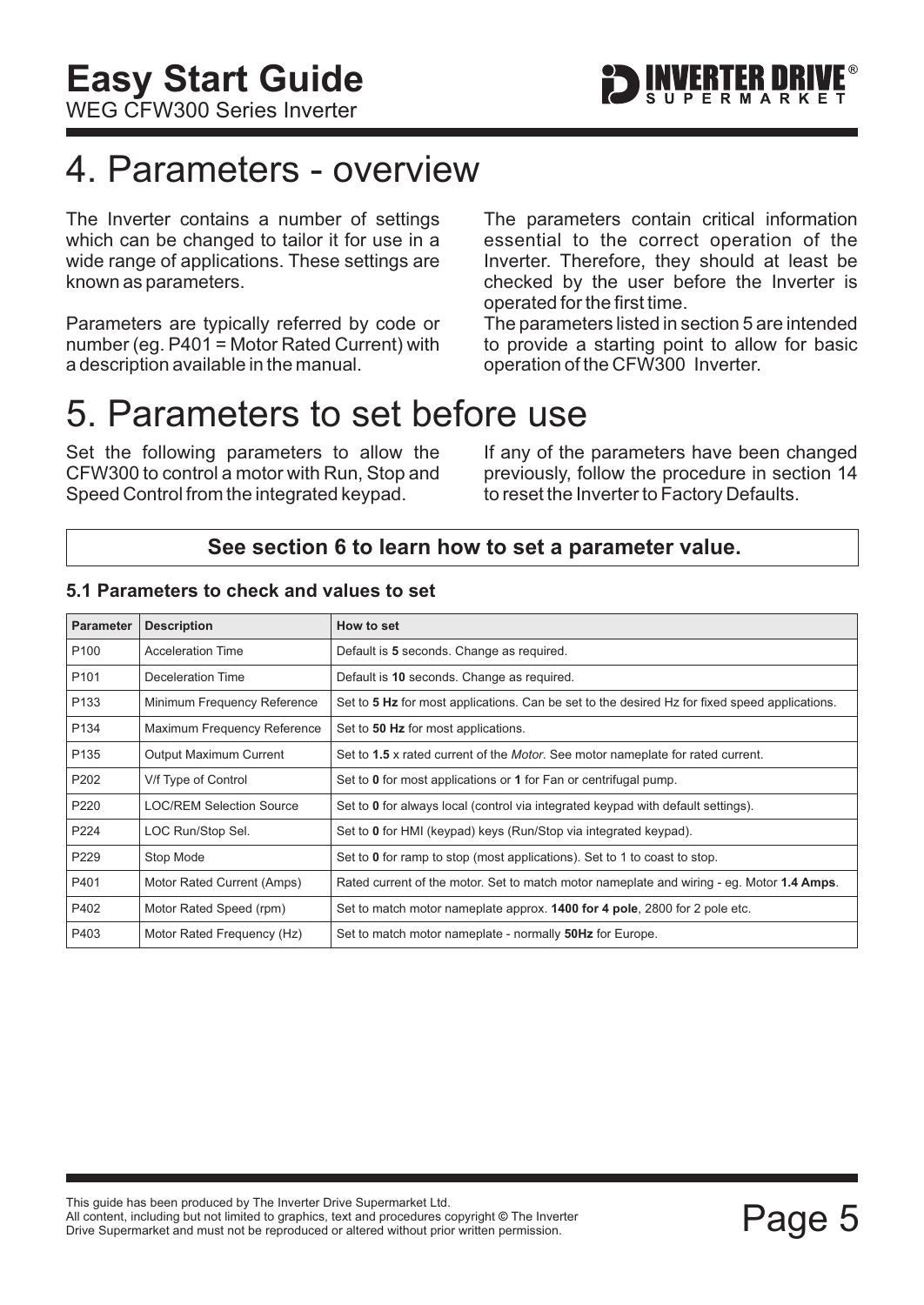<span id="page-6-0"></span>WEG CFW300 Series Inverter



## 6. How to set a Parameter value









#### **6.1 Press the P key to access parameters**

With the motor stopped and any fault or alarm messages cleared, press the P key to access the parameter list.

*If the display is already showing a value prefixed the P proceed to the next step. Note: Fault and alarm messages are prefixed with F or A and can be cleared by pressing the green and red start/stop button once.*

#### **6.2 Select the required parameter**

Use the up and down arrows to locate the parameter you wish to change - in this case, P401 Motor Rated Current.

The units are shown on the right if applicable - in this case, A for Amps.

Press the P key to select the parameter.

#### **6.3 Change the parameter value**

Use the up and down arrow keys to change the value. In this case, the full load current shown on the motor nameplate is 1.4A so the parameter value is changed accordingly.

Press P to save the changes.

The display will return to the parameter list.

#### **6.4 Conf message**

If the parameter value conflicts with another parameter value, "Conf" will be displayed. This indicates that further parameters will need to be changed in order for the Inverter to operate normally. In many cases, this behaviour is to be expected.

Press P to clear this message. The display will return to the parameter list. An arrow will be displayed on the left to indicate an unresolved conflict.

All content, including but not limited to graphics, text and procedures copyright © The Inverter

This guide has been produced by The Inverter Drive Supermarket Ltd.<br>All content, including but not limited to graphics, text and procedures copyright © The Inverter<br>Drive Supermarket and must not be reproduced or altered w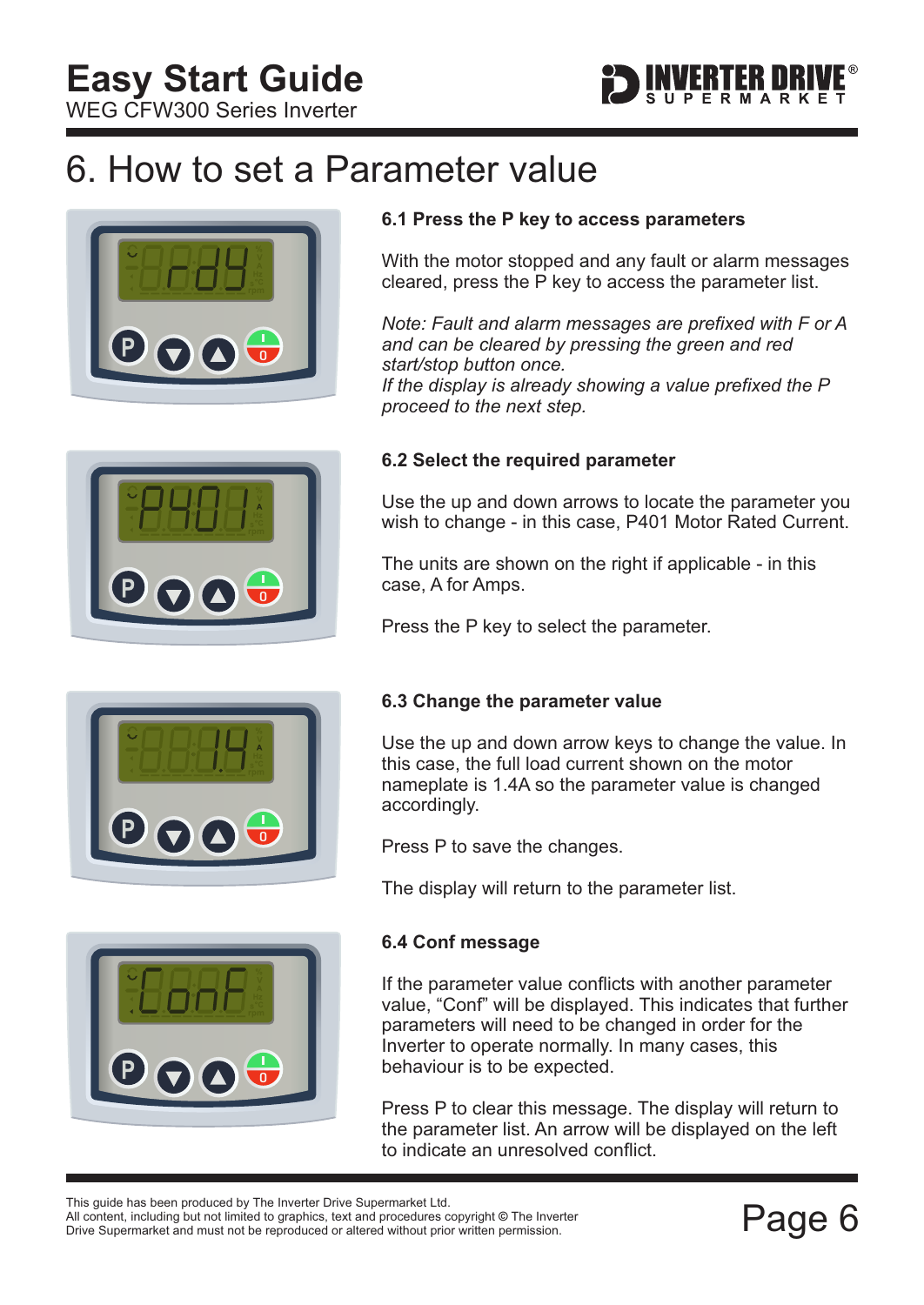<span id="page-7-0"></span>WEG CFW300 Series Inverter

## 7. How to operate the Inverter from the keypad









#### **7.1 Press the P key to access parameters**

With the motor stopped and any fault or alarm messages cleared, press the P key to access the parameter list.

*If the display is already showing a value prefixed the P proceed to the next step. Note: Fault and alarm messages are prefixed with F or A and can be cleared by pressing the green and red start/stop button once.*

#### **7.2 Select parameter P121**

Use the up and down arrow keys to locate parameter P121 - Frequency Reference via HMI (keypad).

Press P to select this parameter.

*Note: the up and down arrow keys will change the speed only when parameter P121 is selected. Otherwise, it will scroll through the parameter list or change other values.*

#### **7.3 Set the desired speed in Hz**

Use the up and down arrows to set the desired speed in Hz. For a standard 50Hz motor, 50.0 will run the motor at its rated speed, 25.0 half speed, 12.5 quarter speed and so on.

The allowable speed range can be set between the minimum and maximum speed references specified by parameters P133 and P134 respectively.

#### **7.4 Press the green/red key to Start and Stop the motor**

Pressing the green/red Start/Stop button will start the motor if stopped and stop it if started.

Use the up and down keys to change the speed as desired. This will be stored and used the next time the motor is started, even when power-cycled.

The bars shown at the bottom of the display indicate motor current by default. This can be changed in parameter P207.

All content, including but not limited to graphics, text and procedures copyright © The Inverter This guide has been produced by The Inverter Drive Supermarket Ltd.

This guide rias been produced by The Inverter Drive Supermarket Etd.<br>All content, including but not limited to graphics, text and procedures copyright © The Inverter<br>Drive Supermarket and must not be reproduced or altered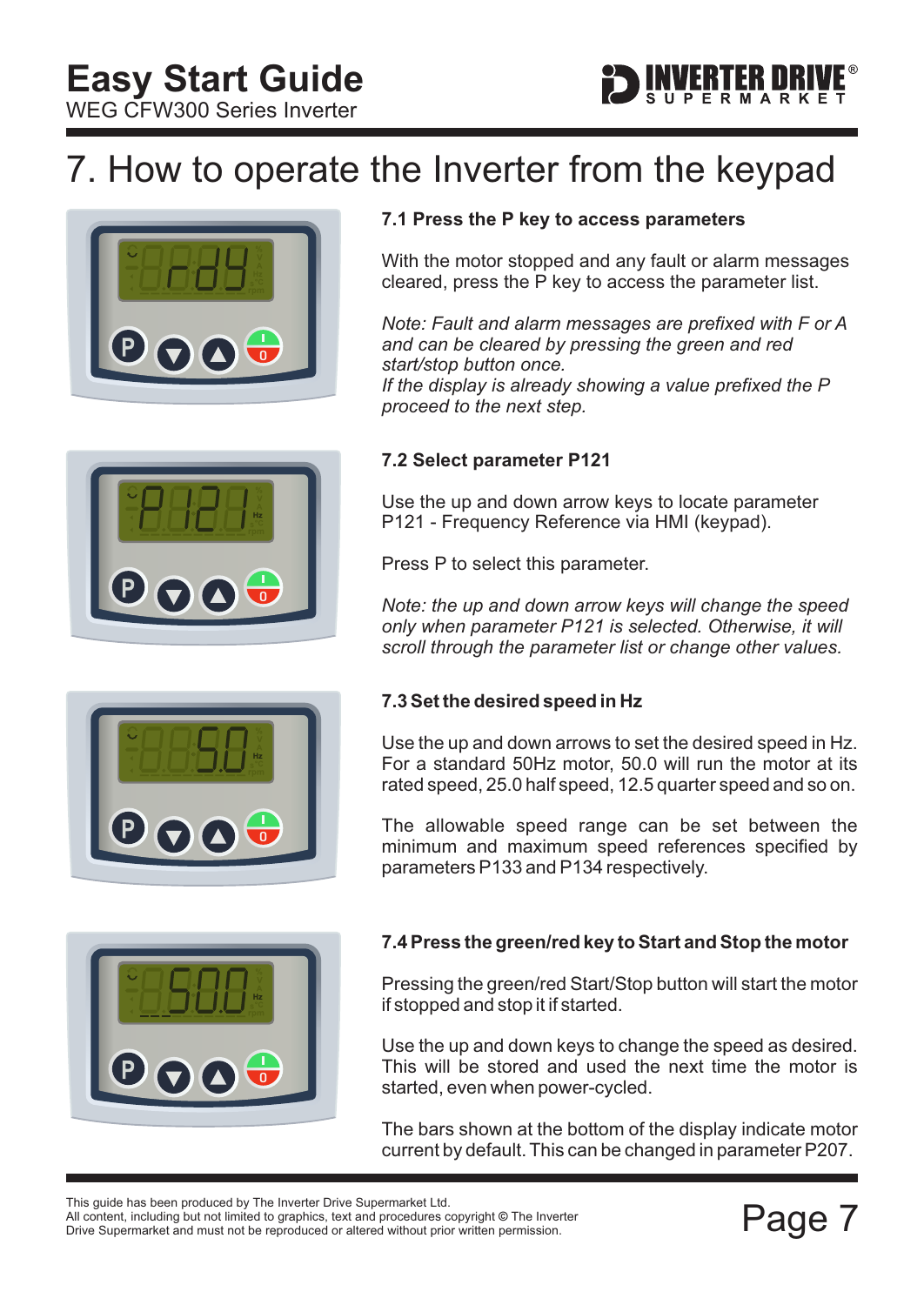## <span id="page-8-0"></span>8. How to enable Sensorless Vector Mode (VVW)

The standard operating mode of the CFW300 Inverter is VxF. This is the simplest form of operation and controls Volts and Frequency to vary the speed of a standard Induction Motor.

The CFW300 can also operate in Sensorless Vector mode (VVW). This can improve motor performance without requiring a separate feedback device.

In order to improve performance, Sensorless Vector (VVW) requires a number of values to build a "model" of the motor it is controlling. These are described below.

FRTFR NRI

**Note: Sensorless Vector is not suitable where the motor rating is significantly lower than the Inverter rating or where more than one motor is being controlled.**

| Parameter        | <b>Description</b>              | How to set                                                                                                  |
|------------------|---------------------------------|-------------------------------------------------------------------------------------------------------------|
| P <sub>202</sub> | V/f Type of Control             | Set to 5 to enable sensorless vector control (VVW)                                                          |
| P399             | Motor Rated Efficiency (%)      | Check motor nameplate or manufacturer documentation                                                         |
| P400             | Motor Rated Voltage (Volts)     | Set to suit motor rating plate and terminal wiring. eq. 230V                                                |
| P401             | Motor Rated Current (Amps)      | Rated current of the motor. Set to match motor nameplate and wiring - eq. Motor 1.4 Amps.                   |
| P402             | Motor Rated Speed (rpm)         | Set to match motor nameplate approx. <b>1400 for 4 pole</b> , 2800 for 2 pole etc.                          |
| P403             | Motor Rated Frequency (Hz)      | Set to match motor nameplate - normally 50Hz for Europe.                                                    |
| P404             | Motor Rated Power (kW)          | Rated power of the motor in kW: $0 = 0.12$ , $1 = 0.19$ , $2 = 0.25$ , $3 = 0.37$ , $4 = 0.55$ , $5 = 0.75$ |
| P407             | Motor Rated Power factor (coso) | Rated power factor of the motor. Enter coso value.                                                          |
| P <sub>178</sub> | Rated Flux (%)                  | Normally ok to leave at the default value of 100%.                                                          |

#### **8.1 Parameters to check and values to set**





#### **8.2 Start Autotune.**

Once the parameters in 8.1 have been set, locate parameter P408 and set it to 1.

The Autotune process will begin.

*Note: if parameter P202 is not set correctly, the autotune process will not start. Check the parameters in 8.1 above before setting P408 to 1.*

#### **8.3 The Autotune process.**

During the autotune process, the display will show "AUTO". The motor shaft will not turn but a high-pitched excitation sound will be heard for a few seconds. The bars at the bottom of the display indicate progress.

The autotune process sets parameter P409 (stator resistance) which would otherwise be set to the default value. Once complete, the display will show "rdy".

Filis guide rias been produced by The Inverter Drive Supermarket Etd.<br>All content, including but not limited to graphics, text and procedures copyright © The Inverter<br>Drive Supermarket and must not be reproduced or altered All content, including but not limited to graphics, text and procedures copyright © The Inverter This guide has been produced by The Inverter Drive Supermarket Ltd.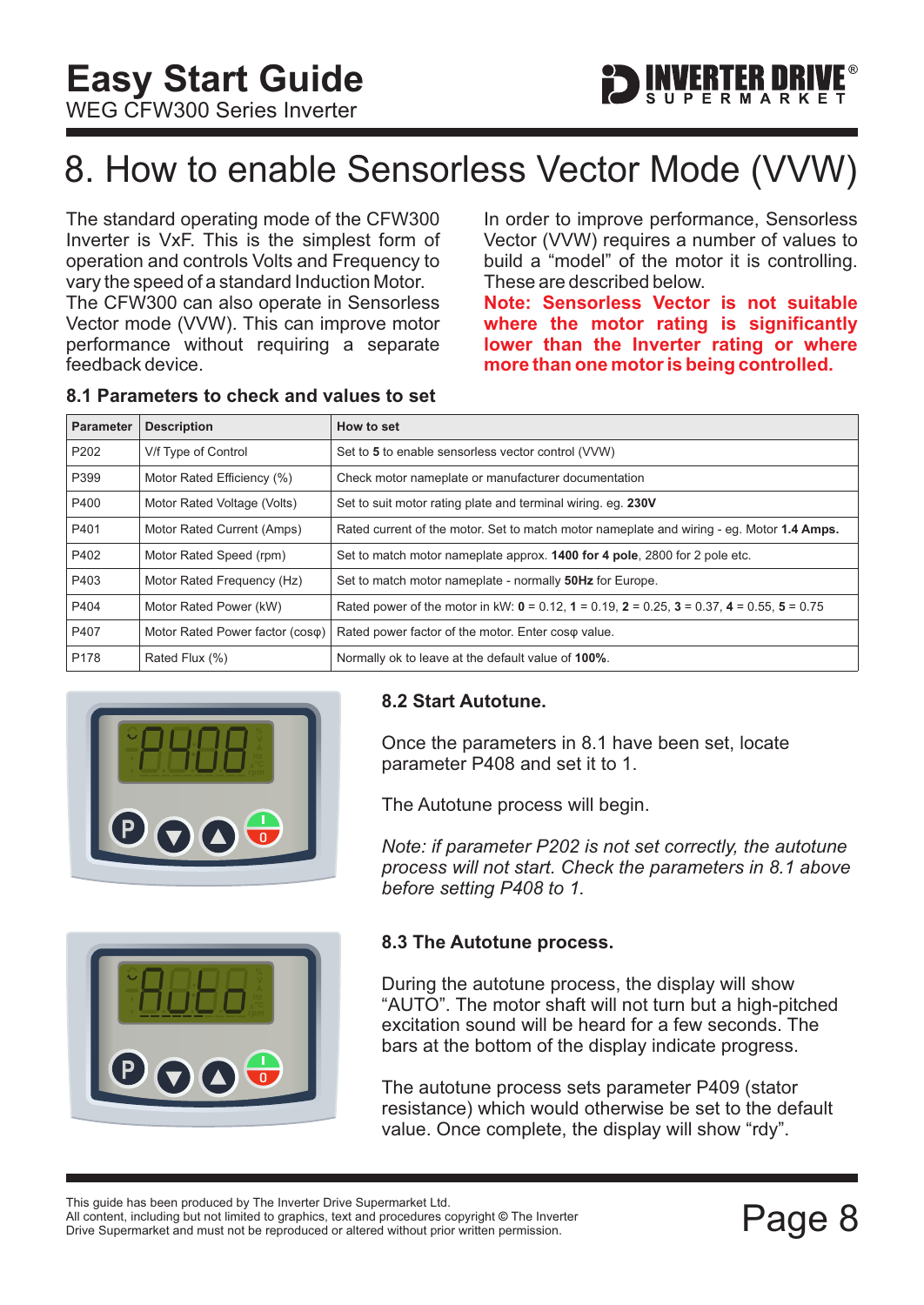<span id="page-9-0"></span>WEG CFW300 Series Inverter



### 9. How to connect and configure a Potentiometer for remote speed control

If speed control via the integrated keypad is unsuitable for the application, a remote Potentiometer can be used instead.

This provides the benefit of allowing motor speed to be controlled from a more convenient location such as a cabinet door (if the CFW300 is cabinet-mounted) or on the machine itself.

A potentiometer rated at 10kOhm should be used.

The number of turns depends on the application. A single turn Potentiometer is available from The Inverter Drive Supermarket at InverterDrive.com.

| Parameter | <b>Description</b>              | How to set                                                 |
|-----------|---------------------------------|------------------------------------------------------------|
| P220      | <b>LOC/REM Selection Source</b> | Set to 1 for Always Remote.                                |
| P222      | <b>REM Frequency Reference</b>  | Set value to 1 for Analogue Input                          |
| P227      | <b>REM Run/Stop Selection</b>   | Set value to 1 for Digital Input or 0 for the keypad.      |
| P263      | Function of Digital Input DI1   | Set value to 1 for Run/Stop (this is the factory default). |

#### **9.1 Relevant parameters for remote Potentiometer speed control**



#### **9.2 Connecting the Switches**

A wiring diagram is shown in the illustration opposite. The most important connection at the Potentiometer end is the centre terminal or "wiper". The wiper will output a variable voltage between 0 and 10 Volts and should be connected to terminal 8 (AI1) on the Inverter. It is this voltage which provides the speed signal with 0V being slowest and 10V fastest.

The default output frequency at 0V is the minimum frequency of the Inverter. To change this, edit Parameter P133 (default is 3Hz). The default output frequency at 10V is 50Hz. To change this, edit Parameter P134.

If the rotation of the Potentiometer is the opposite to that required (ie. turn anticlockwise to increase speed instead of clockwise) reverse connections 7 (GND) and 9  $(+10V)$ .

Use shielded cable between Potentiometer and Inverter and ensure that the cable screen is earthed.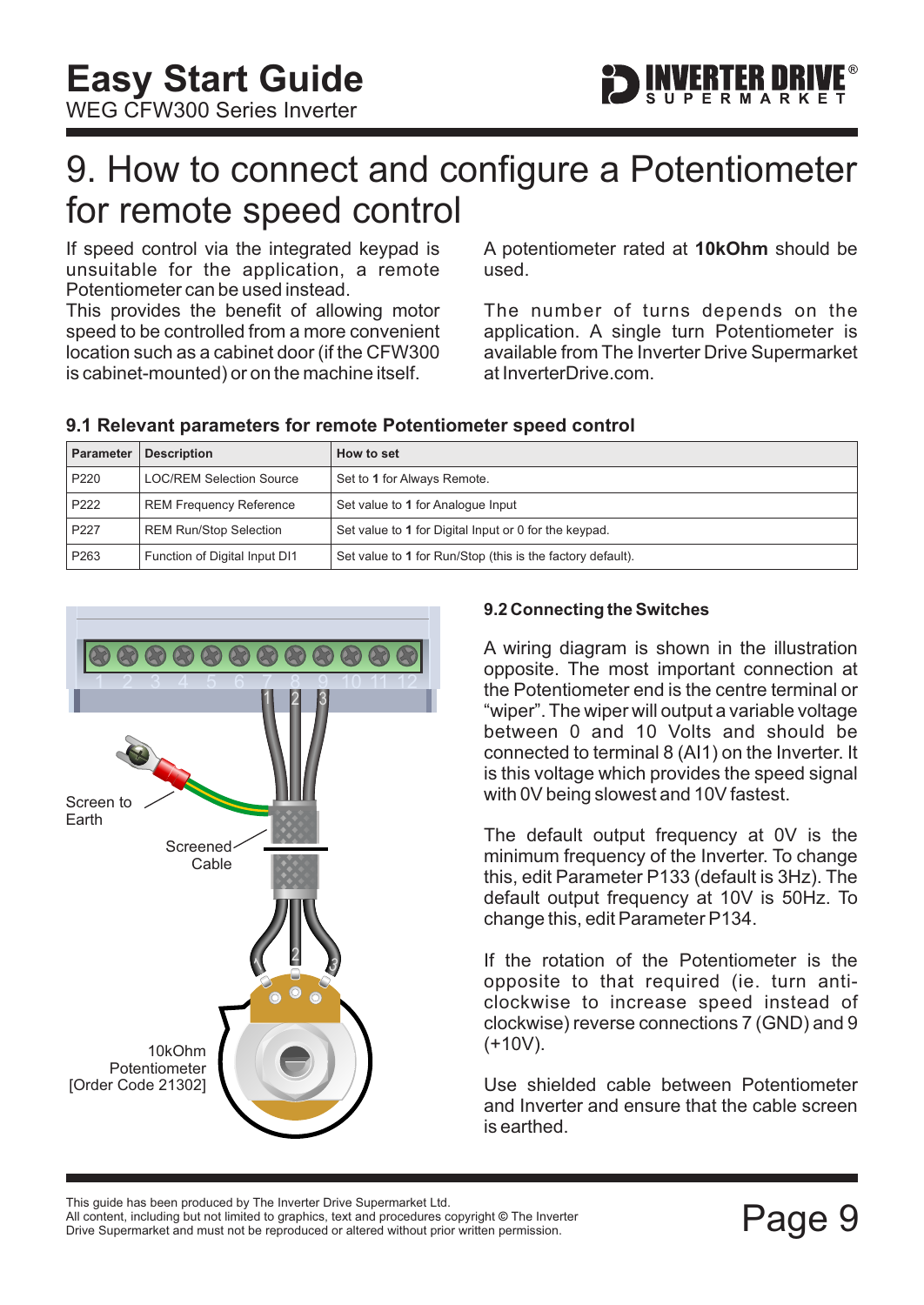

### <span id="page-10-0"></span>10. How to connect and configure a Run Forward or Run Reverse switch

The procedure described in [section 7](#page-7-0) enables Run/Stop operation via the red and green button on the Inverter.

If this is unsuitable for the application, a remote switch can be used instead.

This section explains how to enable 2-wire control with Run Forward / Stop / Run Reverse commands via a single selector switch.

| Parameter        | <b>Description</b>              | How to set                                                                         |
|------------------|---------------------------------|------------------------------------------------------------------------------------|
| P <sub>220</sub> | <b>LOC/REM Selection Source</b> | Set to 1 for Always Remote.                                                        |
| P <sub>222</sub> | <b>REM Frequency Ref</b>        | Set to 0 for keypad or 1 for Analogue input as described in section 9.             |
| P226             | <b>REM Rotation Selection</b>   | Set value to 4 for DIx (Digital input direction control).                          |
| P227             | <b>REM Run/Stop Selection</b>   | Set value to 1 for Dlx (Digital input run/stop control).                           |
| P <sub>263</sub> | Function of Digital Input DI1   | Set value to 4 for Forward Run command (press P to clear "Conf" message if shown). |
| P <sub>264</sub> | Function of Digital Input DI2   | Set value to 5 for Reverse Run command.                                            |
| P <sub>265</sub> | Function of Digital Input DI3   | Set value to 0 for not used (this is the factory default).                         |
| P <sub>266</sub> | Function of Digital Input DI4   | Set value to 0 for not used (this is the factory default).                         |

#### **10.1 Parameters to change for remote Run/Stop**



#### **10.2 Connecting the Switch**

A wiring diagram is shown in the illustration opposite. Terminal 5 (GND) is a common connection for terminals 1 (DI1) and 2 (DI2).

A suitable 3 position NO (Normally Open) switch should be installed between terminals 1 (DI1), 2 (DI2) and 5 (GND). The centre position should remain open circuit.

When a connection is made between terminals 1 (DI1) and 5 (GND), the motor will run forward. When terminals 2 (DI2) and 5 (GND) are connected, the motor will run in reverse.

The motor speed is determined by either P133 (minimum speed), P121 (local speed ref) or Analogue input (remote speed ref), whichever is higher.

If terminals 1 (DI1) and 2 (DI2) are connected to terminal 5 (GND) at the same time the motor will run in the direction defined by the terminal which was connected first.

Filis guide rias been produced by The Inverter Drive Supermarket Etd.<br>All content, including but not limited to graphics, text and procedures copyright © The Inverter<br>Drive Supermarket and must not be reproduced or altered All content, including but not limited to graphics, text and procedures copyright © The Inverter This guide has been produced by The Inverter Drive Supermarket Ltd.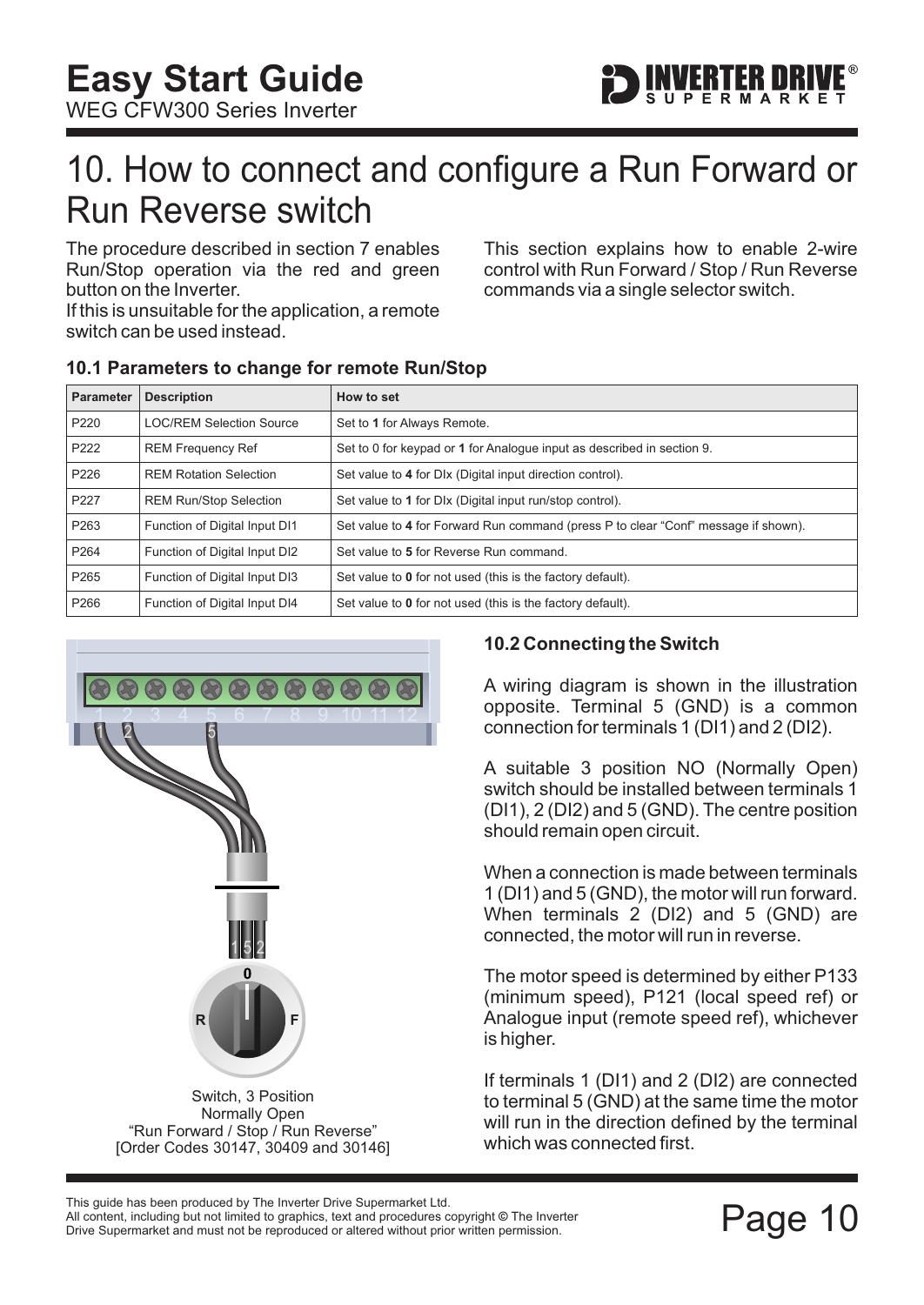

### <span id="page-11-0"></span>11. How to connect and configure a Run/Stop switch with Forward/Reverse selection

The procedure described in [section 7](#page-7-0) enables Run/Stop operation via the red and green button on the Inverter.

If this is unsuitable for the application, remote switches can be used instead.

This section explains how to enable 2-wire control with Run/Stop and Forward/Reverse commands via separate selector switches.

| <b>Parameter</b> | <b>Description</b>              | How to set                                                                                       |
|------------------|---------------------------------|--------------------------------------------------------------------------------------------------|
| P <sub>220</sub> | <b>LOC/REM Selection Source</b> | Set to 1 for Always Remote.                                                                      |
| P222             | <b>REM Frequency Ref</b>        | Set to 0 for keypad or 1 for Analogue input as described in section 9.                           |
| P226             | <b>REM Rotation Selection</b>   | Set value to 4 for DIx (Digital input direction control).                                        |
| P227             | <b>REM Run/Stop Selection</b>   | Set value to 1 for DIx (Digital input run/stop control). Press P to clear Conf message if shown. |
| P <sub>263</sub> | Function of Digital Input DI1   | Set value to 1 for Run/Stop (this is the default).                                               |
| P <sub>264</sub> | Function of Digital Input DI2   | Set value to 8 for FWD/REV (this is the factory default).                                        |
| P <sub>265</sub> | Function of Digital Input DI3   | Set value to 0 for not used (this is the factory default).                                       |
| P266             | Function of Digital Input DI4   | Set value to 0 for not used (this is the factory default).                                       |

#### **11.1 Parameters to change for remote Run/Stop**



#### **11.2 Connecting the Switches**

A wiring diagram is shown in the illustration opposite. Terminal 5 (GND) is a common connection for terminals 1 (DI1) and 2 (DI2).

Two suitable 2 position NO (Normally Open) switches should be installed: One between terminals 1 (DI1) and 5 (GND) for run/stop and the other between terminals 2 (DI2) and 5 (GND) for forward/reverse).

The motor speed is determined by either P133 (minimum speed), P121 (local speed ref) or Analogue input (remote speed ref), whichever is higher.

Note that the Forward/Reverse switch only selects the direction of rotation - it will not start or stop the motor. When running, the direction is indicated on the Inverter display (top left).

If the application only requires the motor to turn in one direction, the Forward/Reverse switch can be omitted.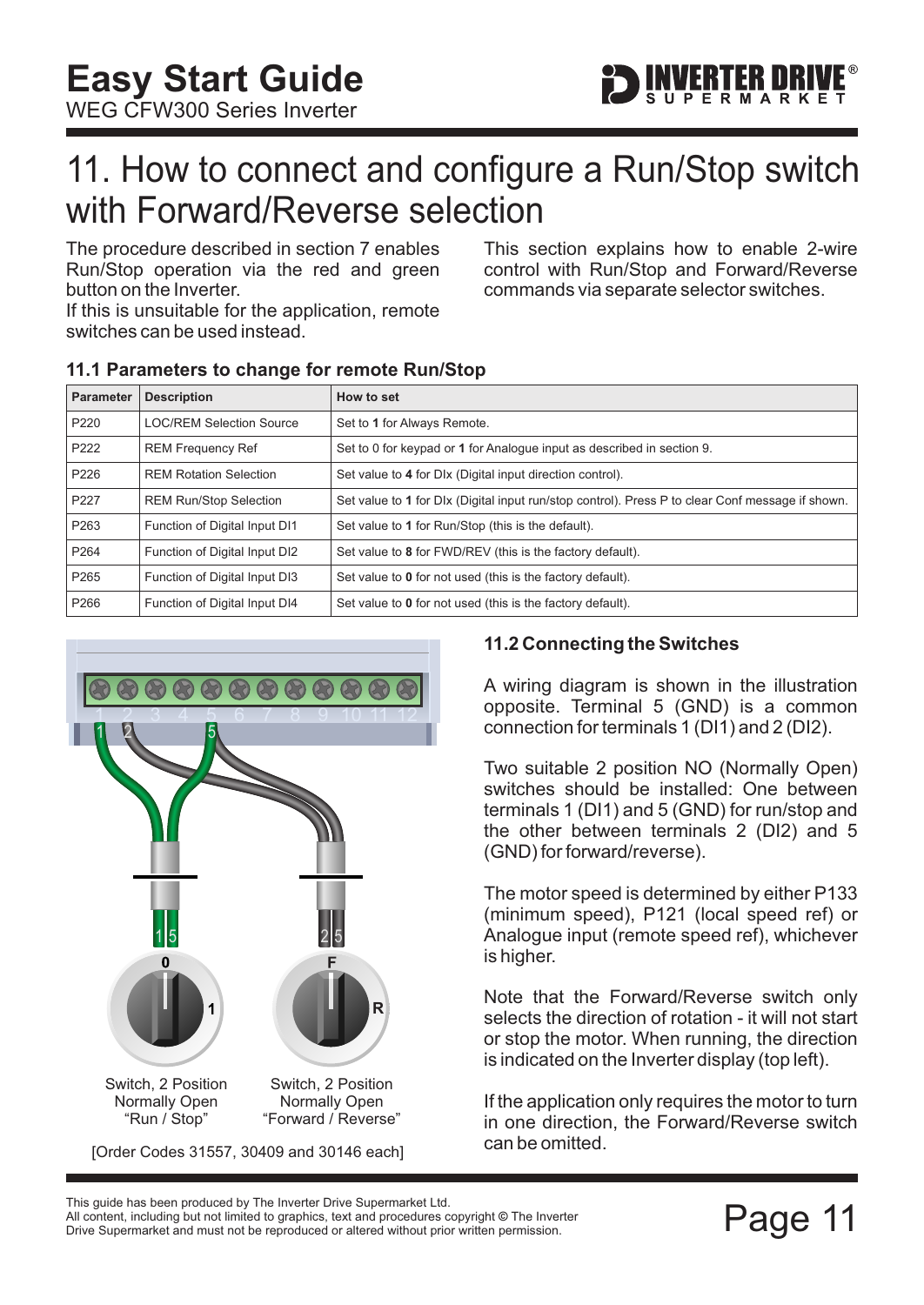<span id="page-12-0"></span>WEG CFW300 Series Inverter



## 12. How to configure "3-Wire" control with Run/Stop pushbuttons and Forward/Reverse selection

The procedure described in [section 7](#page-7-0) enables Run/Stop operation via the red and green button on the Inverter.

If this is unsuitable for the application, remote switches can be used instead.

This section explains how to enable 3-wire control with Run and Stop commands via separate pushbuttons and Forward/Reverse selection via a selector switch.

#### **12.1 Parameters to change for remote 3-wire control**

| <b>Parameter</b> | <b>Description</b>              | How to set                                                                      |
|------------------|---------------------------------|---------------------------------------------------------------------------------|
| P220             | <b>LOC/REM Selection Source</b> | Set to 1 for Always Remote.                                                     |
| P222             | <b>REM Frequency Ref</b>        | Set to 0 for keypad or 1 for Analogue input as described in section 9.          |
| P226             | <b>REM Rotation Selection</b>   | Set value to 4 for DIx (Digital input direction control).                       |
| P227             | <b>REM Run/Stop Selection</b>   | Set value to 1 for DIx (Digital input run/stop control).                        |
| P263             | Function of Digital Input DI1   | Set value to 6 for Start Command (press P to clear "Conf" message if prompted). |
| P <sub>264</sub> | Function of Digital Input DI2   | Set value to 7 for Stop Command.                                                |
| P <sub>265</sub> | Function of Digital Input DI3   | Set value to 8 for FWD/REV.                                                     |
| P266             | Function of Digital Input DI4   | Set value to 0 for not used (this is the factory default).                      |



#### **12.2 Connecting the Switches**

A wiring diagram is shown in the illustration opposite. Terminal 5 (GND) is a common connection for terminals 1 (DI1), 2 (DI2) and 3 (DI3).

For "Run" and "Stop", two suitable pushbuttons should be installed. The "Run" pushbutton should include a Normally Open contact between terminals 1 (DI1) and 5 (GND) and the "Stop" a Normally Closed contact between terminals 2 (DI2) and 5 (GND).

For "Forward/Reverse" a suitable 2 position NO (Normally Open) switch should be installed between terminals 3 (DI3) and 5 (GND).

A momentary connection between DI1 and GND will start the motor. It will continue to run until the connection between DI2 and GND is broken.

The motor speed is determined by either P133 (minimum speed), P121 (local speed ref) or Analogue input (remote speed ref), whichever is higher.

Note that the Forward/Reverse switch only selects the direction of rotation - it will not start or stop the motor. If the application only requires the motor to turn in one direction, the Forward/Reverse switch can be omitted.

This guide has been produced by The Inverter Drive Supermarket Ltd.<br>All content, including but not limited to graphics, text and procedures copyright © The Inverter<br>Drive Supermarket and must not be reproduced or altered w All content, including but not limited to graphics, text and procedures copyright © The Inverter Drive Supermarket and must not be reproduced or altered without prior written permission.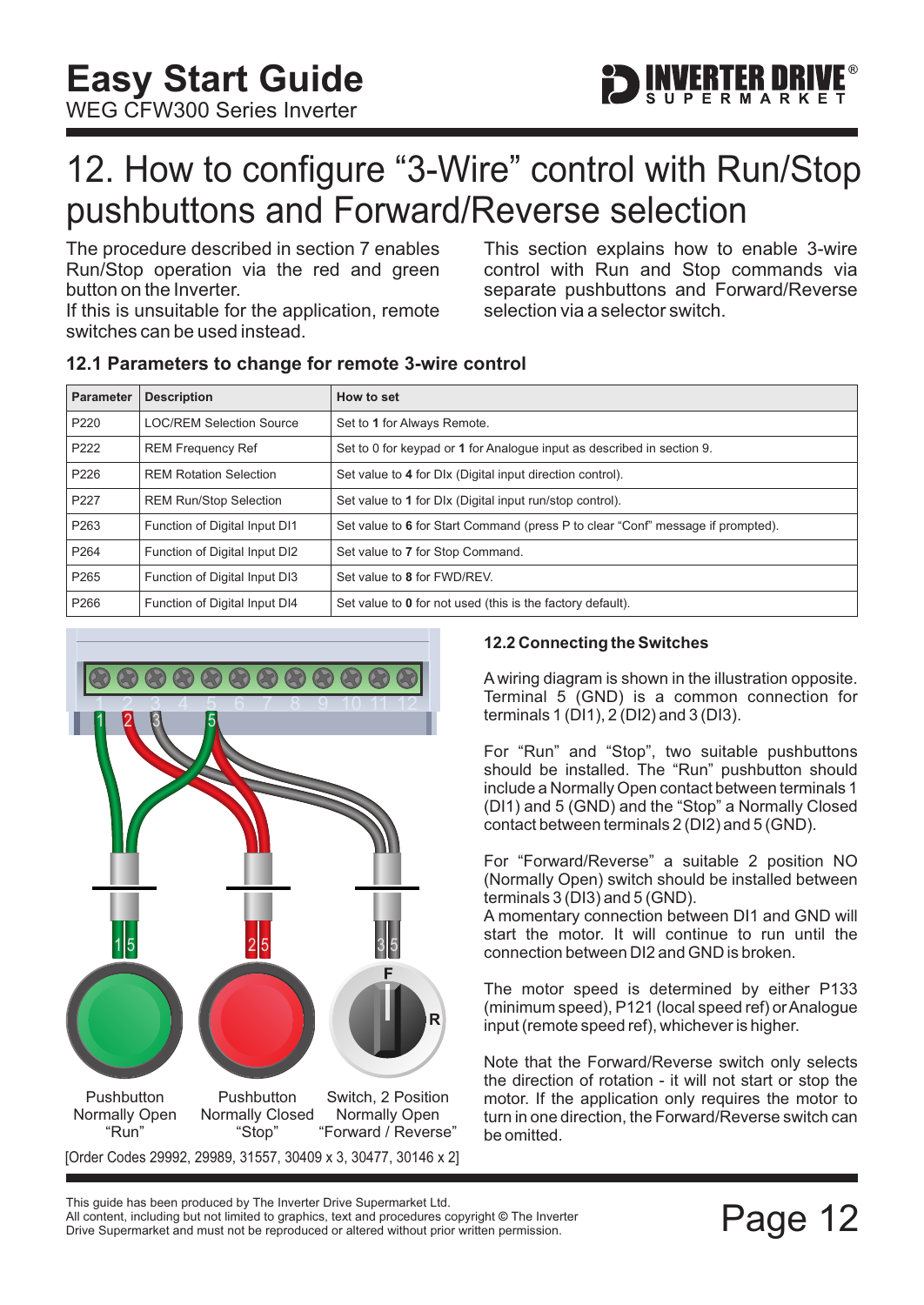<span id="page-13-0"></span>



## 13. Brake Resistor Connection (size B only)

**Before commencing, confirm that the Inverter and all cables are completely isolated from the power supply, have been isolated for at least 5 minutes and that the motor is not turning.**

High inertia loads can cause overvoltage trips during deceleration and lead to "F022" error messages. In many cases, the solution is to increase the deceleration time to compensate.

However, if the application requires it, dynamic braking can be enabled to maintain or reduce deceleration times by absorbing the energy generated by such loads.

A Brake Resistor is first installed to absorb braking energy and dissipate it as heat. The resistor must be correctly sized for both the Inverter and application.

Then, the "brake chopper" within the Inverter is enabled. This detects excessive braking energy and redirects it to the resistor when required.

|  |  | 13.1 Relevant parameters for Dynamic Braking |  |  |  |
|--|--|----------------------------------------------|--|--|--|
|--|--|----------------------------------------------|--|--|--|

|       | <b>Parameter   Description</b> | How to set                                                                                |
|-------|--------------------------------|-------------------------------------------------------------------------------------------|
| P0153 | Dynamic Braking Actuation      | Default is 365V which is suitable for most applications. Can be increased to a maximum of |
|       |                                | 410V if required to ensure braking is activated before an "overvoltage" trip.             |



#### **13.2 Connecting the Resistor**

A wiring diagram is shown in the illustration opposite. Connect the brake resistor to the +BR and BR terminals on the Inverter. The order of the connections is unimportant.

The braking resistor may get hot during operation. Ensure that it is mounted in a suitable position at least 10cm away from other items.

It is important that a resistor of the correct rating is used. Consult the manufacturer's manual or product listing on InverterDrive.com for further information.

*Note: Dynamic braking is available on frame size B CFW300 Inverters only.*